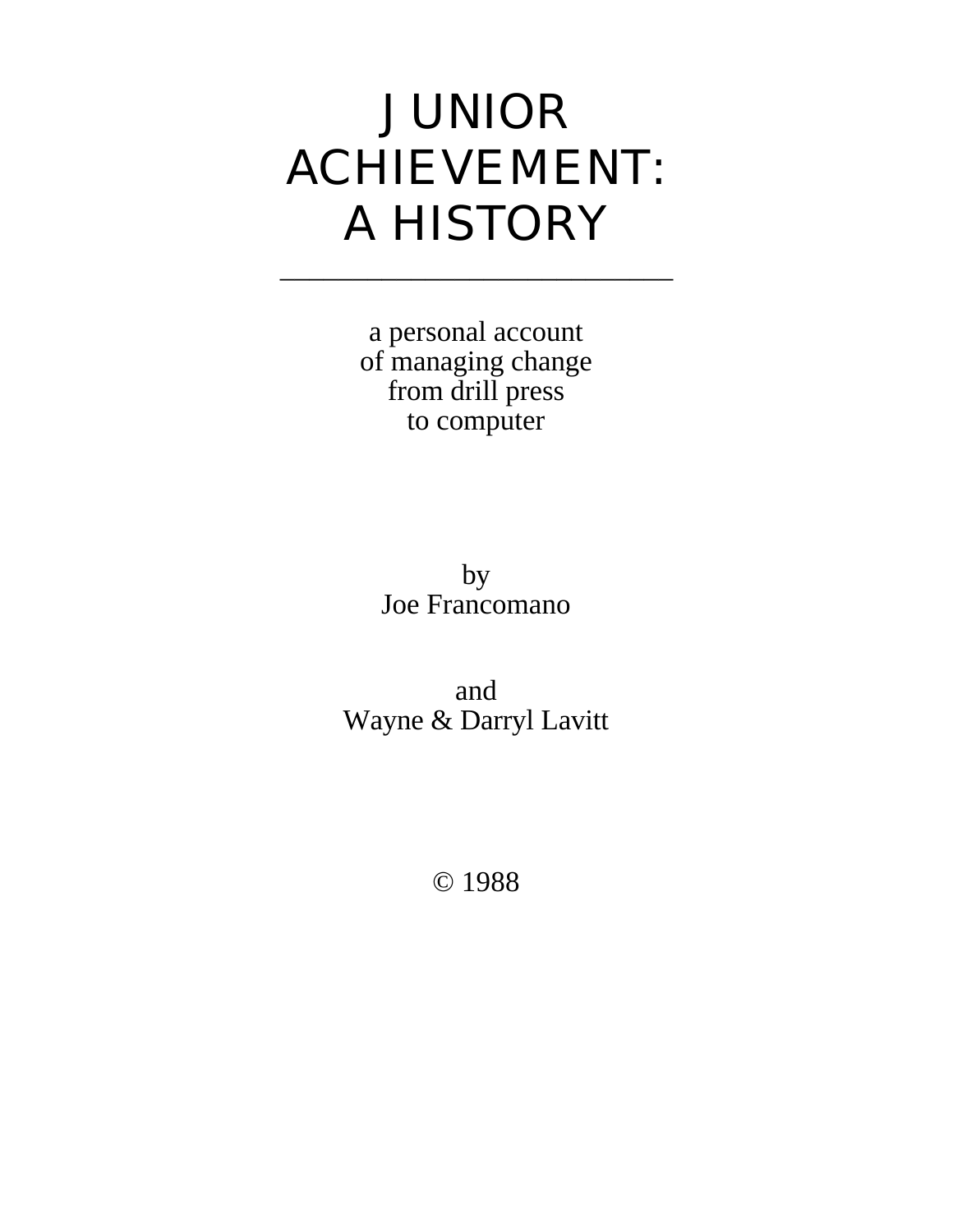Copyright © 1988 By Junior Achievement Inc.

All rights reserved

First printing, June 1988

Junior Achievement Inc. 45 Clubhouse Drive Colorado Springs, CO 80906 (719) 540-8000

PRINTED IN THE UNITED STATES OF AMERICA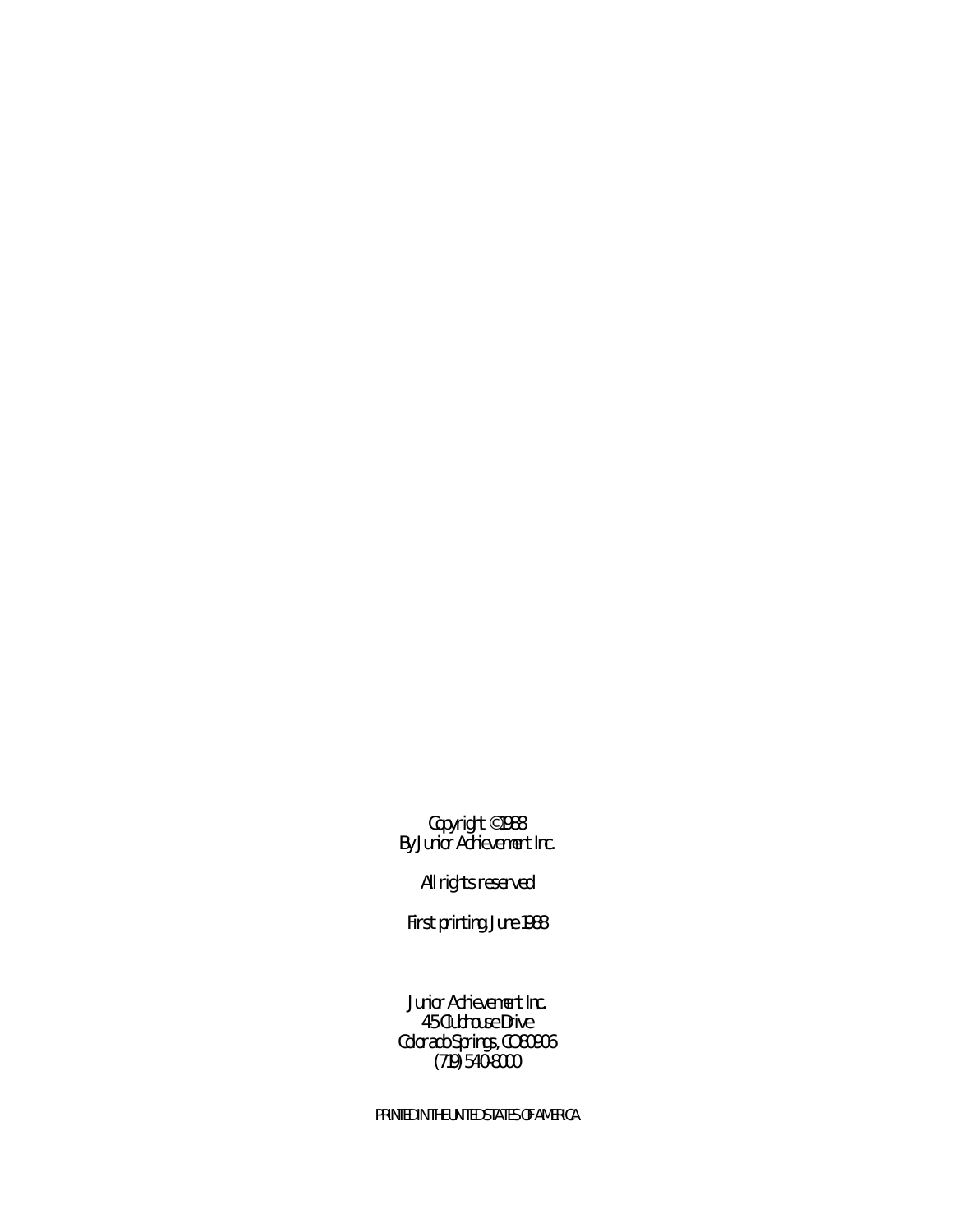

## Acknowledgements

I wish to thank my wife, Charlotte, and our children, Ron and Cathy, whose continuous support of me throughout my 50 years with Junior Achievement made my career possible. I made the commitment-they made the sacrifice!

-J.F.

Darryl is grateful for a good marriage which made possible the teamwork at home with her husband, even in their hectic computer room den. Wayne thanks the Boston and Hartford public libraries, and Mark Teischer and his father, Richard LaBombard Sr., for their journalistic influence. *Many* thanks to our editor, Betty Hofle, and the Junior Achievement Inc. staff who believed in us and kept us on track.

-D.L. & W.L.



Special Thanks

The staff at Junior Achievement of North Central Connecticut who steered our initial query to the right person at Junior Achievement National Headquarters. Also, Junior Achievement of Eastern Massachusetts, Boston, for use of their computer equipment in the final editing phase.

-W.L.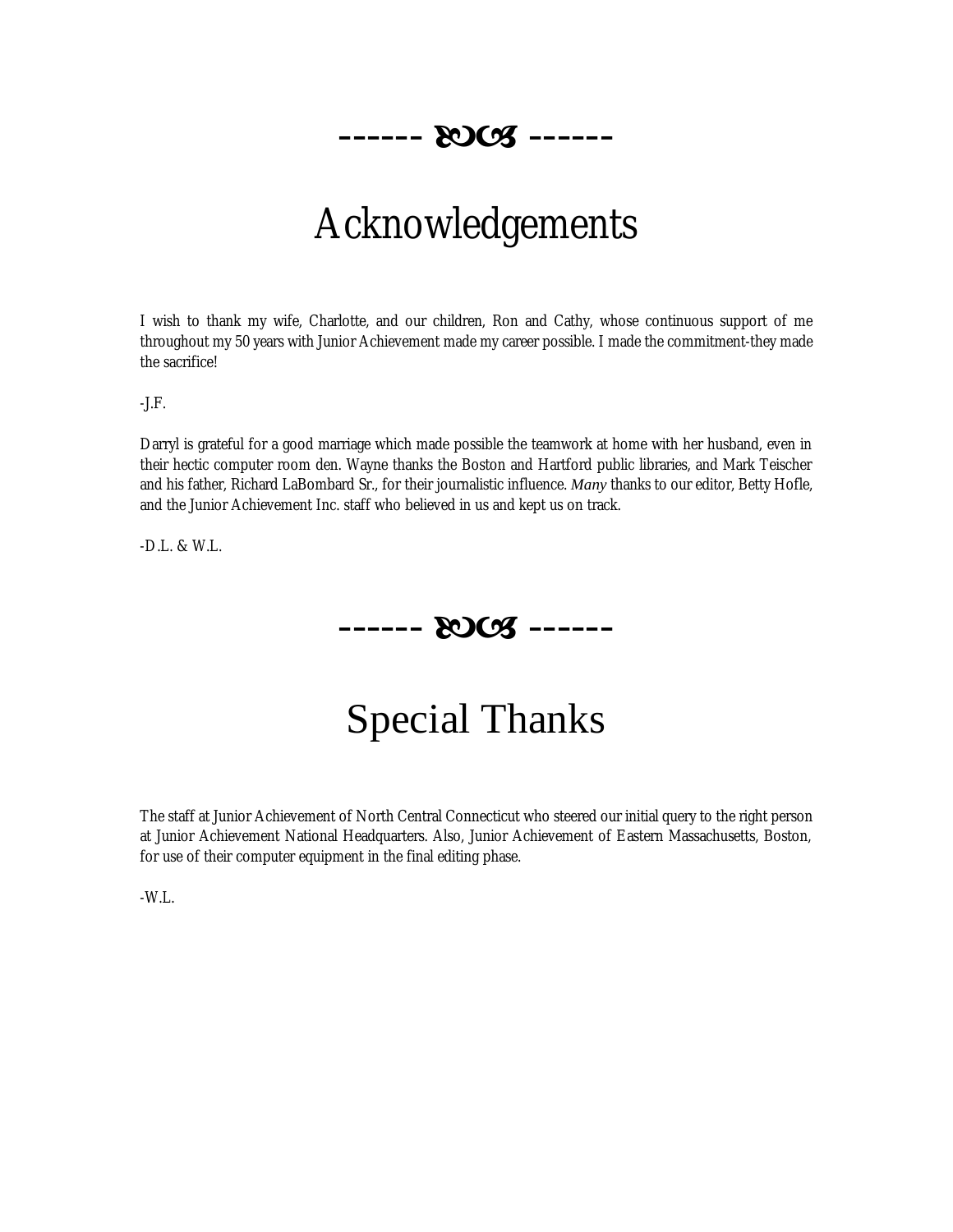

# Table of Contents

| <b>PREFACE</b>                                            |                |
|-----------------------------------------------------------|----------------|
| I. 1919-29 A SOLID FOUNDATION                             |                |
| 1. Birth                                                  | 5              |
| 2. A Sound Structure with Able Leaders                    | $\overline{7}$ |
| 3. A Prosperous Decade                                    | 12             |
| II. 1930-46 SURVIVAL AND CONSOLIDATION                    |                |
| 4. Surviving the Crash                                    | 15             |
| 5. An Unlikely Source                                     | 17             |
| 6. Growth of a Junior Achievement Company, Growth of a    |                |
| Junior Achiever                                           | 20             |
| 7. The First of Many Speeches                             | 24             |
| 8. 1938-41 and the Waldorf-Astoria Breakfast              | 26             |
| 9. 1942-45: The War Years                                 | 29             |
| 10. Strong Leadership Develops New Recruitment Strategies | 43             |

#### **III. 1946-69 POST-WAR GROWTH**

| 11. Picking Up the Pieces                            | 48 |
|------------------------------------------------------|----|
| 12. Impressive Growth, Impressive Quality in the 50s | 52 |
| 13. Into the Age of Television                       | 56 |
| 14. Growth in Enrollment, Quality, and Leadership    | 59 |
| 15. junior Achievement's Image in the 1960s          | 62 |

#### **IV. 1970-80 NEW DIMENSIONS**

| 16. Executive and Structural Change                       | 66 |
|-----------------------------------------------------------|----|
| 17. Project Business, Business Basics, and the Semester   |    |
| Program                                                   | 69 |
| 18. The Significance of the New Programs: PB Carves a New |    |
| Future                                                    | 74 |
| 19. Public Image and Public Relations in the 1970s        | 77 |
|                                                           |    |

#### **V. 1980s NEW FRONTIERS**

| 91  |
|-----|
| 93  |
| 96  |
| 101 |
| 104 |
|     |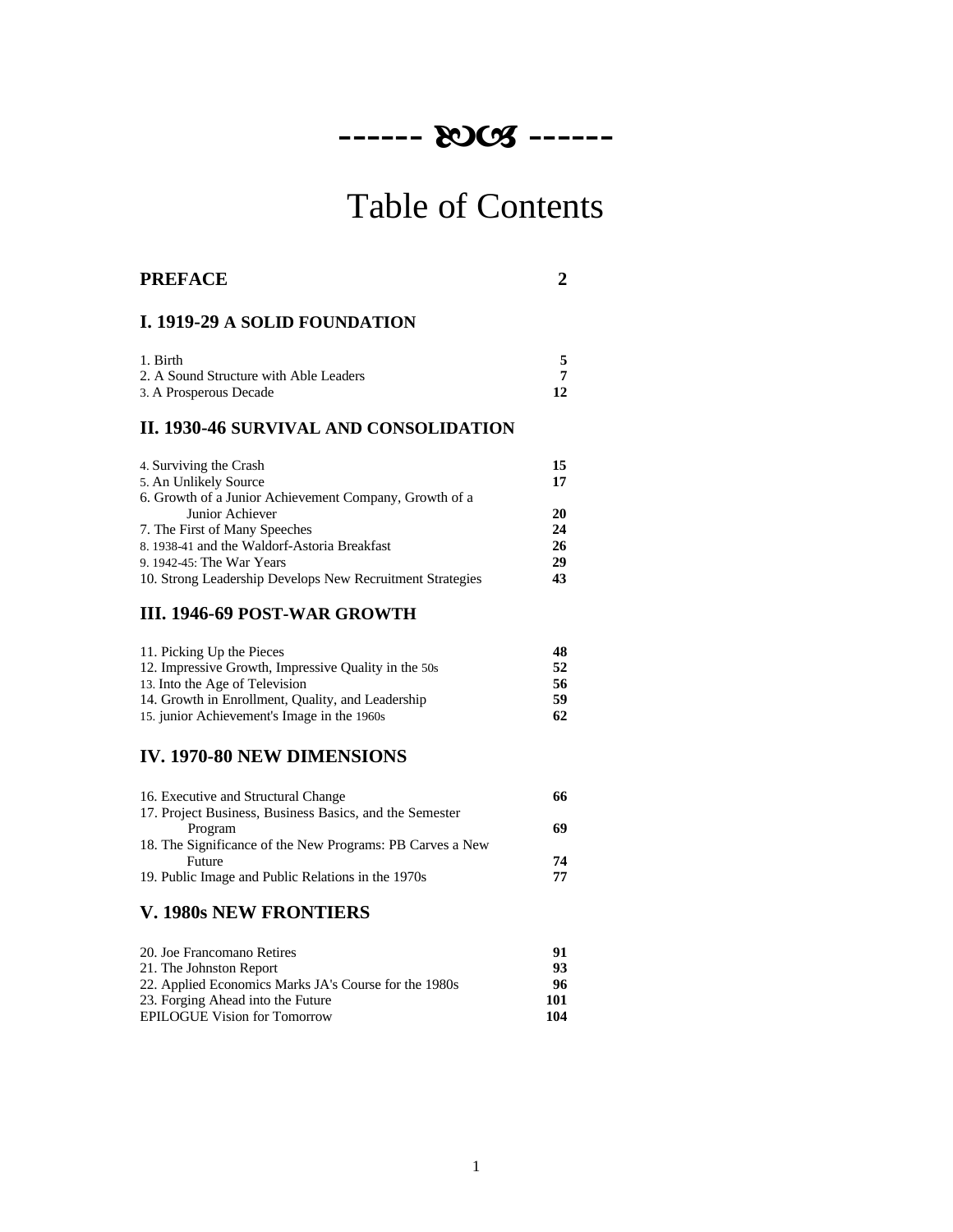$$
\cdots \cdots \mathbf{20} \mathbf{C5} \cdots
$$

#### **Preface**

Joe Francomano retired as Executive Vice President of Junior Achievement Inc. in June, 1980. He first joined the staff of New York City JA in March, 1936. His involvement as an Achiever in the early 30s, his present post-retirement consulting services to Junior Achievement, and his 44 years on staff, add up to over a half century of service. An individual who has given that much time to one organization is a rarity, rarer perhaps than a gold dollar coin.

Joe is regarded as a symbol of what Junior Achievement stands for. Among several distinctions is his pivotal role in getting JA established on a national scale. Another distinction is a role that over time defaulted to Joe – that of being historian of JA. Headquarters staff came more and more to rely on his files, especially in the 1970s when it was evident that Joe had given more years of service than anyone else in JA.

Retirement would not be a time for Mr. Francomano to head south and relax. Rather, he anticipated these years as a time to achieve the objectives that had gotten pushed aside over the years. His first priority was to give more time to his family – to have leisure time with his wife on Long Island and be with his children and grandchildren. The second, among numerous other planned projects, was to write a history of the organization, which he had so long served. Karl Flemke, President and CEO of Junior Achievement Inc., gave Joe his wholehearted support and approved funds to publish the work in time for it to stand as a landmark to the accomplishment of a significant organizational goal – reaching one million students in a single year.

Joe then assembled a history, relying on recollections from his personal experience, old minutes, files, and news articles. The headquarters staff is to be thanked for assembling his work into typewritten manuscript form.

Darryl and I found this joint writing project to be a refreshing experience. We credit much of this to Betty Hofle's expertise. Betty, as Manager of Communications at Junior Achievement Inc., and editor of its *Partners* newsletter, lent her eye and ear for grammar, factual accuracy, and tone of the text, besides managing the back-and-forth flow of information and opinions.

The phrase "A History" was chosen in the title to indicate that this in no way is a complete history of Junior Achievement. Though at times biographical in the telling, we believe the outcome is an informal history relative to one of Junior Achievement's significant figures.

How is "joint authorship" done? There are varying degrees of cooperative efforts. If this effort is compared to home construction, we might say: Joe laid the foundation, framework, some walls and a roof; we provided windows, interior and exterior work, and some essential appliances.

Specifically, some chapters were written from scratch  $-$  e.g., Chapters 1-6 (W.L.) and Chapters 20-24 (D.L.). In these instances, Joe's manuscript and our library research and phone interviews were referenced. In other parts of the book, Joe is quoted verbatim – e.g., all of Chapters 7-9. Here and in other places we thought the first-person account best expressed those times. Still other chapters were given a significant reworking on the basis of Darryl's interviews and Wayne's research.

We have been as thorough as possible in checking factual accuracy. A work like this is never "done." Real world constraints of time and budget prevent the exhaustive research we would have preferred. However, we believe we have arrived at a true account that can serve as a basis for future editions.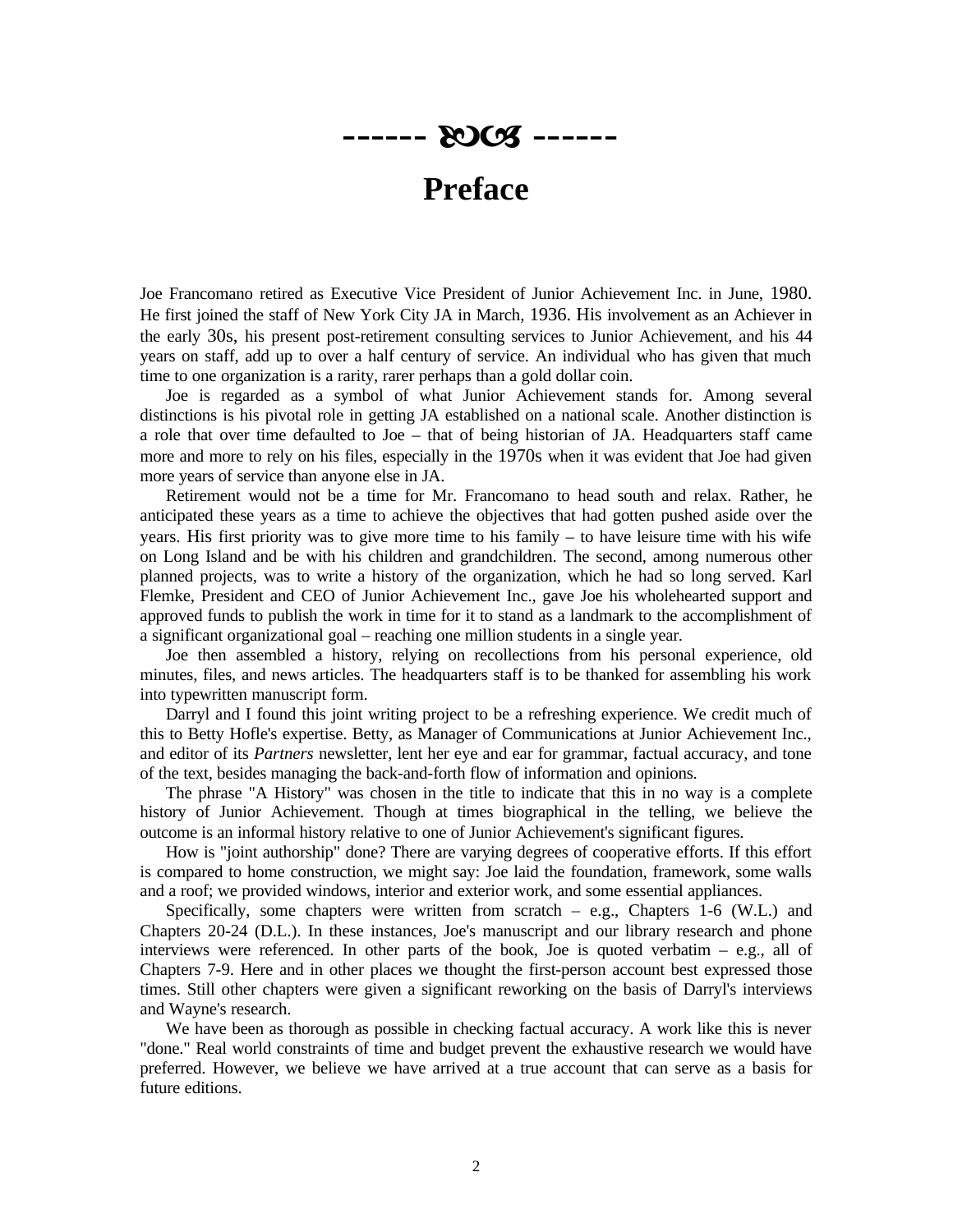Please feel free to call or send in comments about this work. Any documentation you send regarding JA's history will be considered and faithfully stored for future reference. Junior Achievement will keep making history, and undoubtedly it will have to update this work within a decade!

–W. & D. Lavitt

Comments or documentation to:

Junior Achievement Inc. 45 Clubhouse Drive Colorado Springs, CO 80906 Attn: Vice President-Communications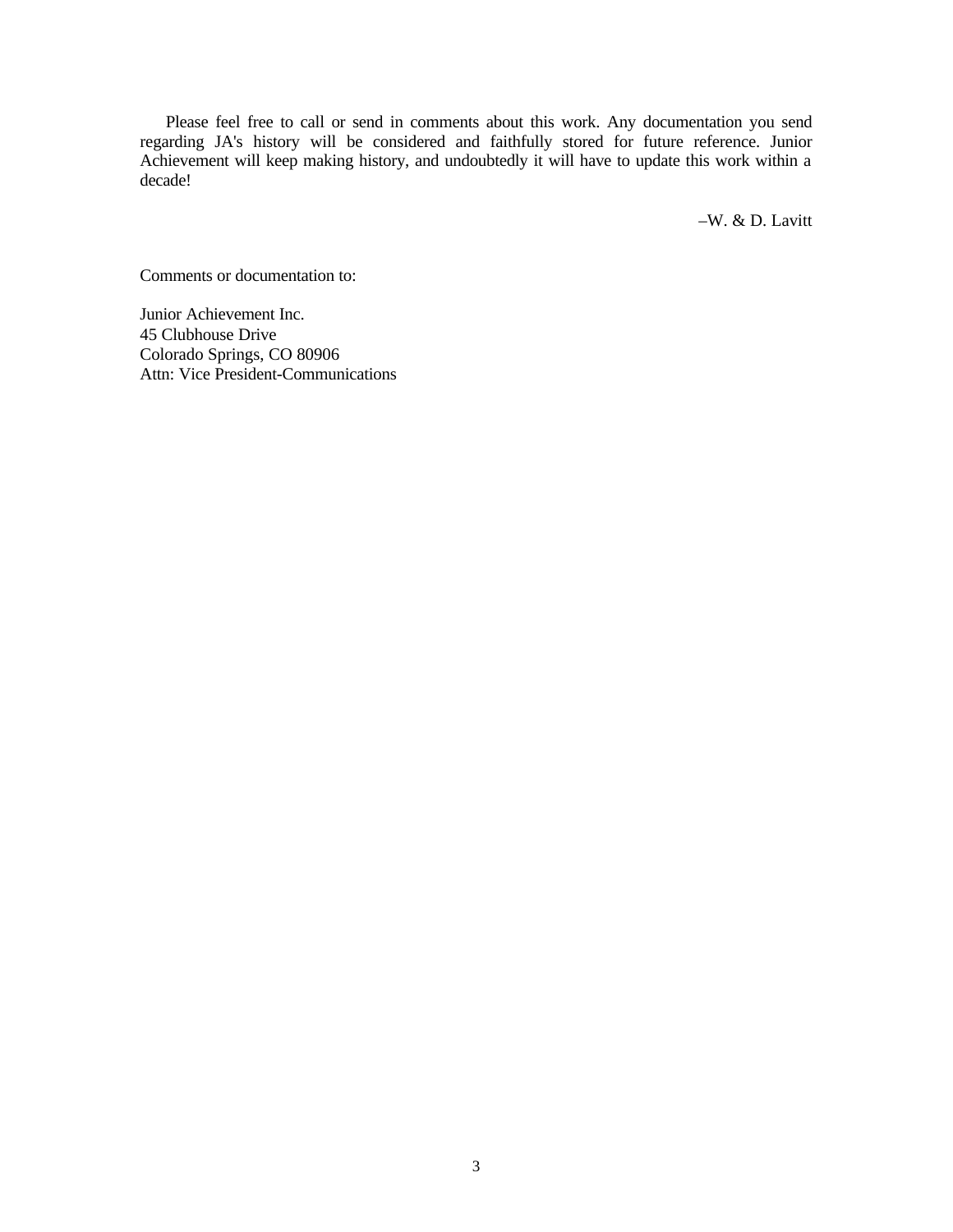**Part I**

## **1916 - 1929 A SOLID FOUNDATION**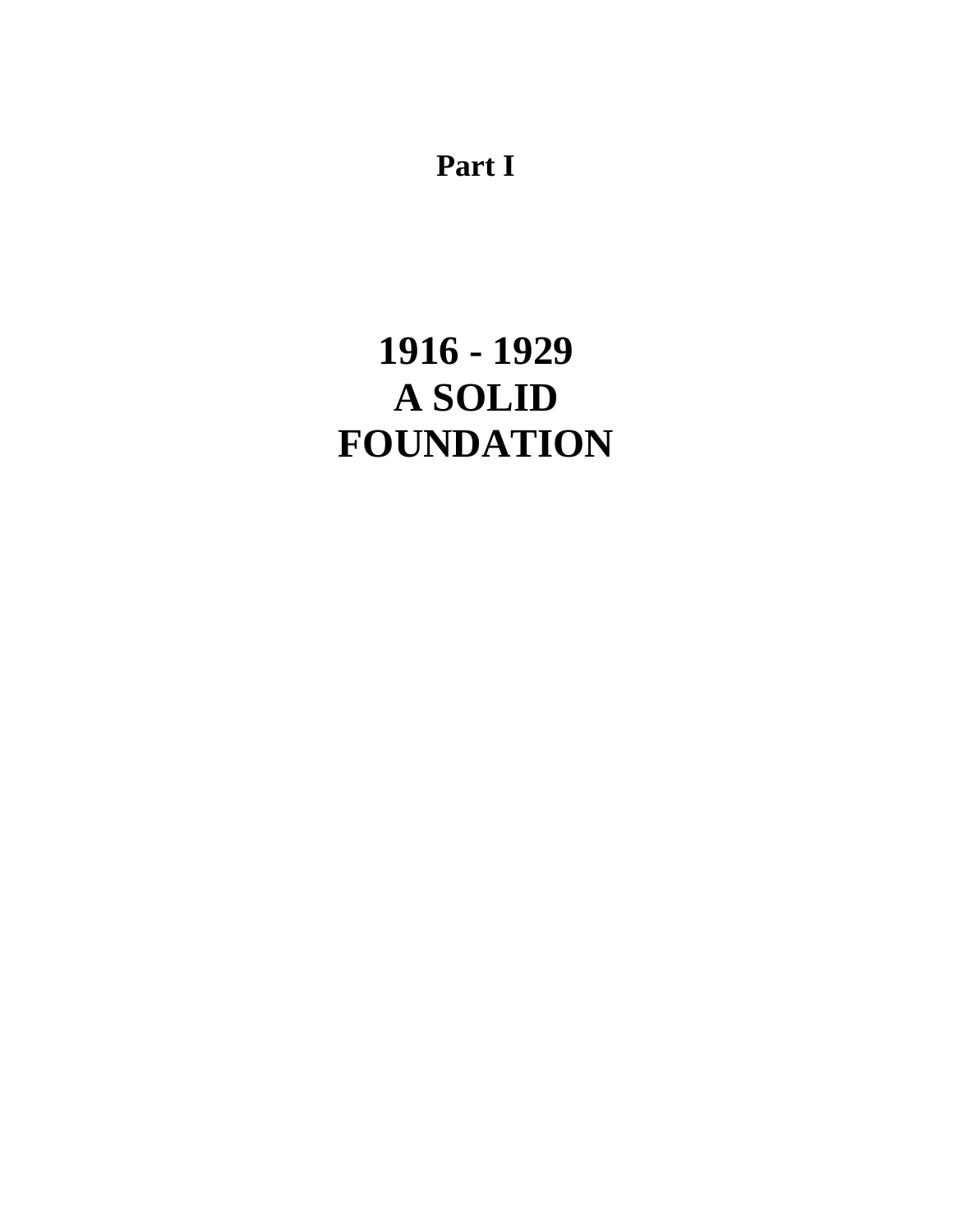#### *Chapter 1* ----- 2003 ------

### **Birth**

1916 might readily be remembered as the year before the United States entered World War 1.

Some may recall it was the year Woodrow Wilson was re-elected, that it was another in an almost century-old battle for women's suffrage (finally to become Amendment 19 of the Constitution in 1920), or the year Boston won its fourth World Series in five years. Others might say 1916 was the year of the Easter Rebellion in Ireland, the last year of Czarist rule in Russia, the year that Mexican bandit chieftain Pancho Villa took 16 American lives and successfully eluded federal troops. Or was the year a Ford Model T could be purchased for less than \$500 and an auto worker averaged \$20 a week.

1916 was also the year when the concept for Junior Achievement was first hammered out on paper.

Three hundred agricultural and business leaders attended a conference hosted by the Eastern States Agricultural and Industrial Exposition (ESAIE) in Springfield, Massachusetts, in August, 1916. The idea, "To work for the general advancement of boys and girls activities," was only *one*  of numerous recommendations, and might have easily been lost in the conference agenda. The most pressing concern was the rural-to-city exodus of the populace. The emphasis at the conference was the improvement of farm production and marketing. Yet, *all* recommendations were treated seriously and amended to the existing corporate charter of the ESAIE. Committees were formed to meet later on and raise funds for implementing solutions.

The United States' entry into the First World War on April 6, 1917, would alter ESAIE's plans. Nevertheless, one committee, the Boys' and Girls' Bureau, was set on an aggressive course. The man behind this movement was Theodore Vail, president of American Telephone & Telegraph (AT&T). Vail served on the committee from the start, and was chairman from January, 1918, until October, 1920.

What would motivate a busy executive to take time out for such a committee? Why would Mr. Vail involve himself in these matters when management of his company's resources during a major war put great demands upon him?

Shortly after the war's end, Mr. Vail talked about his ideals for the Boys' and Girls' Bureau in a speech at the Glory club in Springfield, Massachusetts:

> *The future of our country depends upon making every individual, young and old, fully realize the obligations and responsibilities belonging to citizenship ... The future of each individual rests in the individual, providing each is given a fair and proper education and training in the useful things of life…*

> *Habits of life are formed in youth…What we need in this country now…is to teach the growing generations to realize that thrift and economy, coupled with industry, are necessary now as they were in past generations.*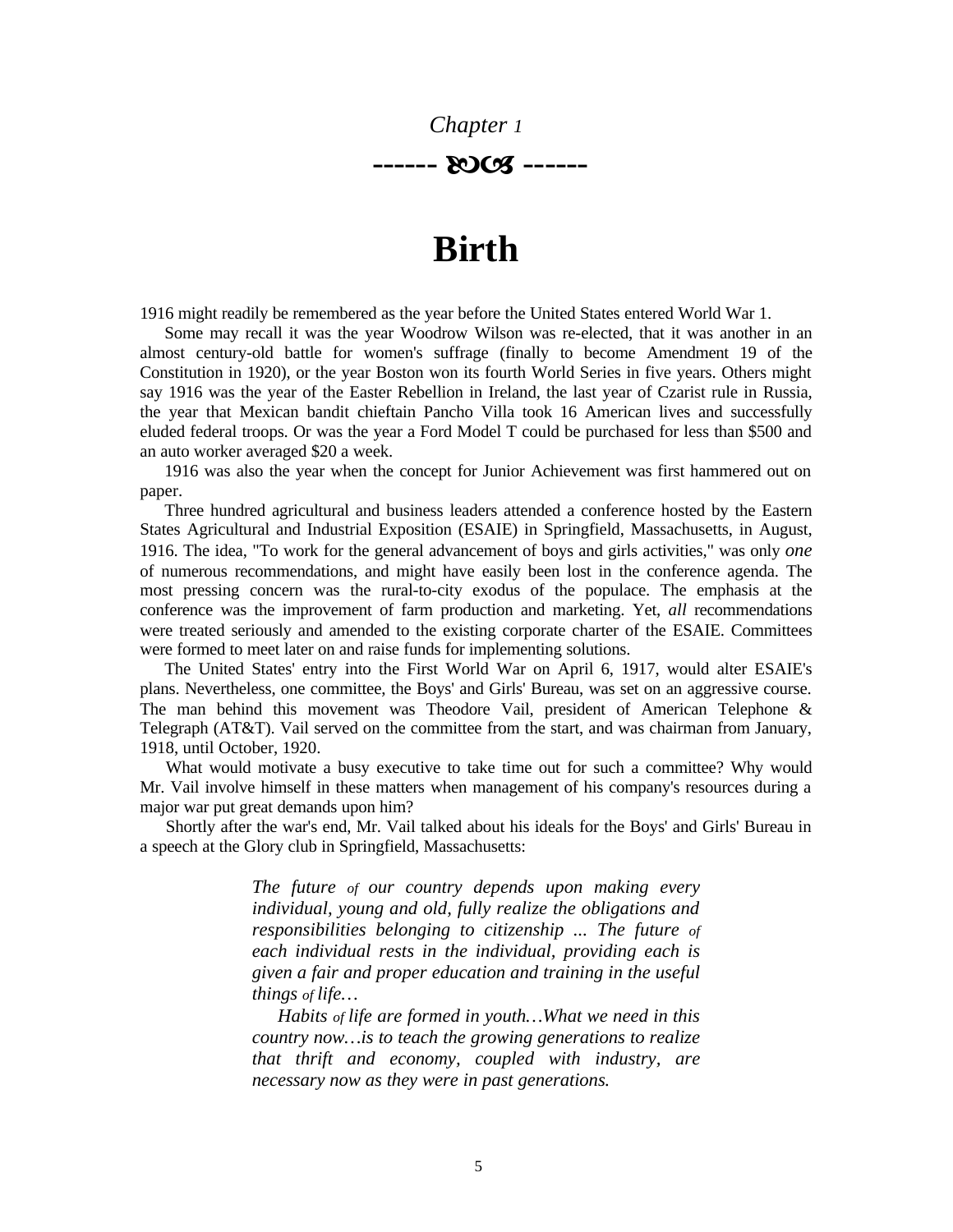Mr. Vail further stated that teaching youth this country's economic way of life and showing them the benefit of hard work would give them a self-reliance and independence. This, he believed, would have a positive impact on their future and even help safeguard American democracy.

The Boys' and Girls' Bureau Committee met January, 1919, in New York City, to draw up a plan of action. The committee members were influential business and agricultural leaders of the New England area. Other meetings followed, and by September, a fulltime director for the Bureau had been hired on a five-year contract. By the end of that year, the 22 members of the Committee had subscribed, for the next five years, a sum of \$250,000 (in 1985 dollars, over \$5 million!).

These first commitments chiseled the year 1919 into Junior Achievement's cornerstone. From humble beginnings it would take nearly seven decades to fully evolve into a unified organization reaching more than one million students nationwide – most of those right in the classroom. This is the story of Junior Achievement, largely seen through the eyes of one man, Joe Francomano, Mr. Junior Achievement, who witnessed more than 50 years of the history chronicled here. Together with his associates, they paint the picture of Junior Achievement.

The Bureau's first hire was Mr. O. H. Benson, a man long on experience who would put the pledged monies to work. Prior to his new job, Benson was Director of Agricultural Extension with the U.S. Department of Agriculture. Before that he had worked with young people in Iowa as Superintendent of Schools and had been a major force in 4-H Club development in that state. He had also pushed for federal legislation supportive of 4-H, the Smith-Lever Act of 1914 which allowed federal money to assist states in organizing 4-H Clubs. Benson was very enthusiastic about developing a "learn by doing" program for the Boys' and Girls' Bureau. He immediately began writing up procedures and policies for a program in the New England area. To get him started, the Committee provided Benson with a staff of one assistant and one secretary, and a headquarters office in Springfield, Massachusetts.

Theodore Vail, Horace Moses, and Senator Murray Crane were the motivators in the Boys' and Girls' Bureau Committee meetings. Senator Crane, of Massachusetts, was an asset with his Washington experience and political contacts. Moses, president of Strathmore Paper Company, was to have a far-reaching impact upon the organization.

On February 27, 1920, the Executive Committee of the Eastern States Exposition voted to change the name of Boys' and Girls' Bureau to *Junior Achievement Bureau.*

On October 19, 1920, Horace Moses succeeded Theodore Vail as Chairman of the Junior Achievement Bureau. Mr. Vail and Senator Crane, men in their 60s, passed away in 1920 and 1921. Moses went on to lead and serve another 27 years.

It was the financial commitment and the hiring of the first Bureau staff in the fall of 1919 that marked the birth of Junior Achievement. The dynamic leadership of Vail, Moses, Crane, and Benson had moved this organization from paper to a working reality!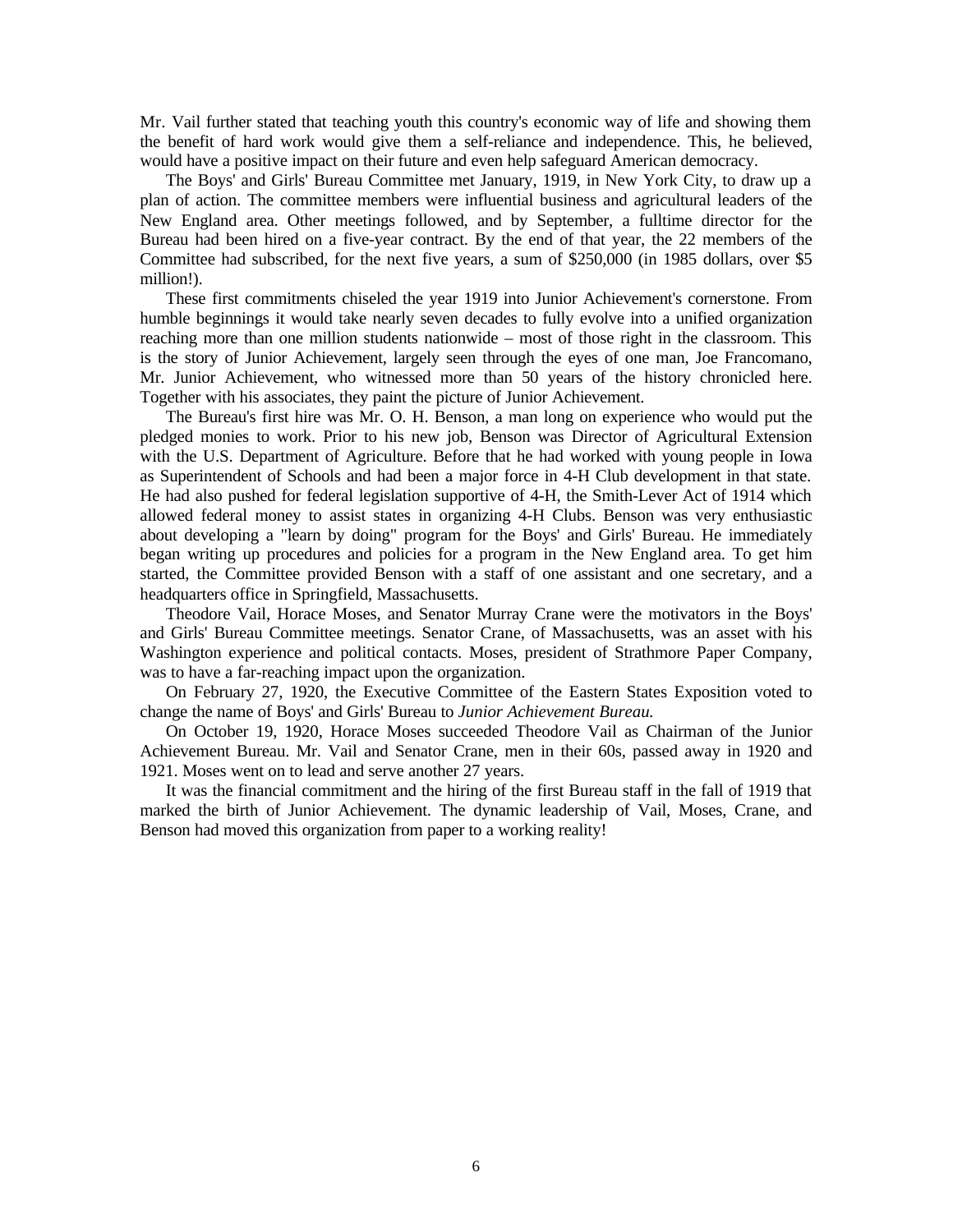

## **A Sound Structure with Able Leaders**

The first program of the Junior Achievement Bureau was developed by the Bureau Committee and their first director, 0. H. Benson. The Committee outlined the program intentions, based on the ideal first expressed at the 1916 exposition of agricultural and business leaders. Benson, now on salary, was delegated the task of detailing program particulars. Their blueprint created a foundation and organizational structure that in the coming decades was to weather radical social changes, national catastrophes, even ignorance and indifference.

Springfield, Massachusetts, was the location of the Bureau's first headquarters office, and was considered a good central location for their plans to expand the program throughout New England. Mr. Benson began his five-year contract in September, 1919, and his initial staff of two was expanded as funds were provided by patrons and corporate grants.

Initially the program focused on girls and boys in the 8-12 age group. The new clubs would have adult leaders and be organized somewhat like a business. A group would be certified as a Junior Achievement Club if they agreed to the following requirements:

- 1. They would hold regular meetings--six or more would have been held prior to applying for certification.
- 2. Have at least five members-average club size was 12.
- 3. Ensure the leadership-have elected officers and a regular adult leader.
- 4. Plan a program around a club enterprise.
- 5. Develop the enterprise:
	- make articles for-sale or use;
	- exhibit products if requested by the area director; and
	- study local industries or the industry related to their enterprise to gain an understanding of production and sales methods.
- 6. Form departments in the club to run the enterprise-Purchasing, Production, Sales, Advertising.
- 7. Optionally, raise capital through the sale of shares.

Once certified, club members, under adult club leader guidance, would hold elections. The girls and boys would elect one another to these positions:

President Secretary-Treasurer Production Manager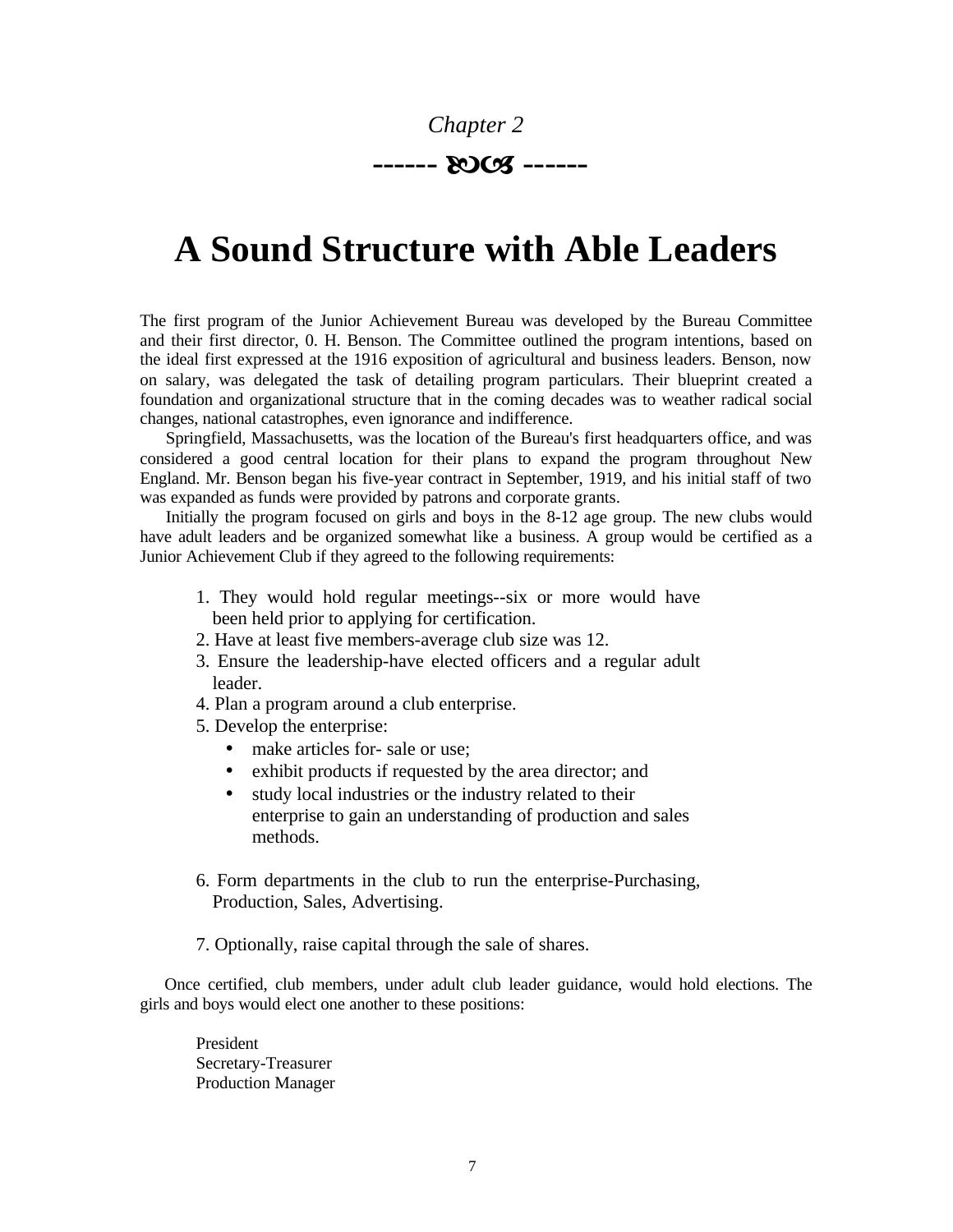Purchasing Manager Sales Manager Publicity Manager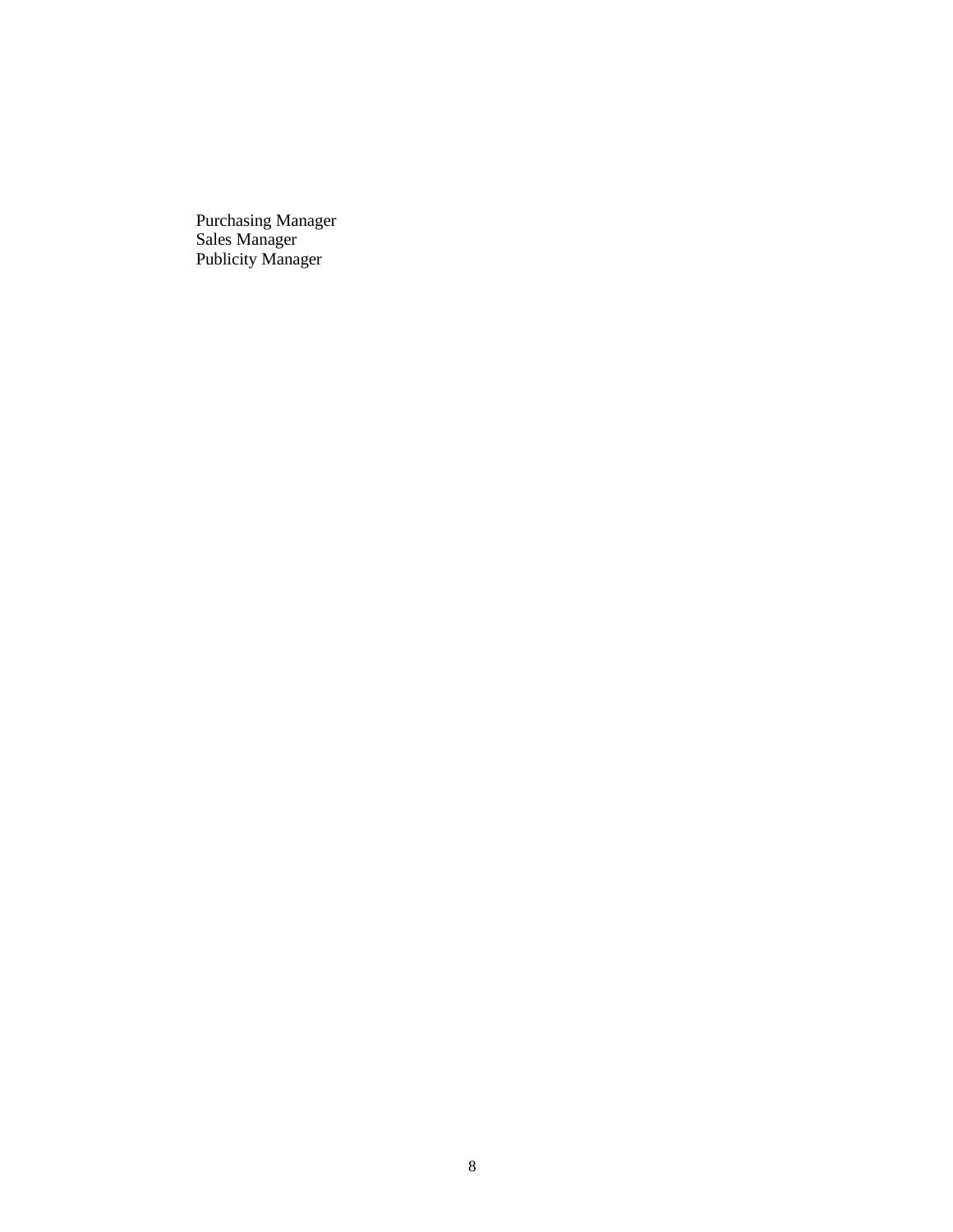The managers and officers reported to the president (two of these positions would be combined if only five members). The adult leader of course would oversee and emphasize the joint corporate effort so that no one child got carried away with the importance of his or her office. At the same time, the adult leader would take care not to run all aspects of the club and so defeat the "learn by doing" process that Benson intended.

What would a certified and organized club do? Think and plan, acquire supplies for manufacture, build and produce, advertise and sell. From simple rag collection efforts to sell to local paper manufacturers, to assembly-line turnout of antique-bottle lamps, doll clothes, race car models, book shelves, bird houses, residential name plates…these were among the enterprises of early Junior Achievement clubs.

Where did the club conduct business? Sometimes in basements and garages of the adult leaders. More often it was in facilities provided by sponsoring agencies, such as YMCAs, Girls Clubs, schools, and churches.

These *sponsoring agencies* in fact were an integral part of that blueprint drawn up by the Bureau Committee and Benson. To build clubs in the Springfield area, Junior Achievement would work with and through existing organizations that worked with youth. These were:

schools and churches, Girl Scouts, Boy Scouts, Girls Clubs, Boys Clubs, YMCAs, YWCAs, playground associations, settlement houses, and local or unorganized groups.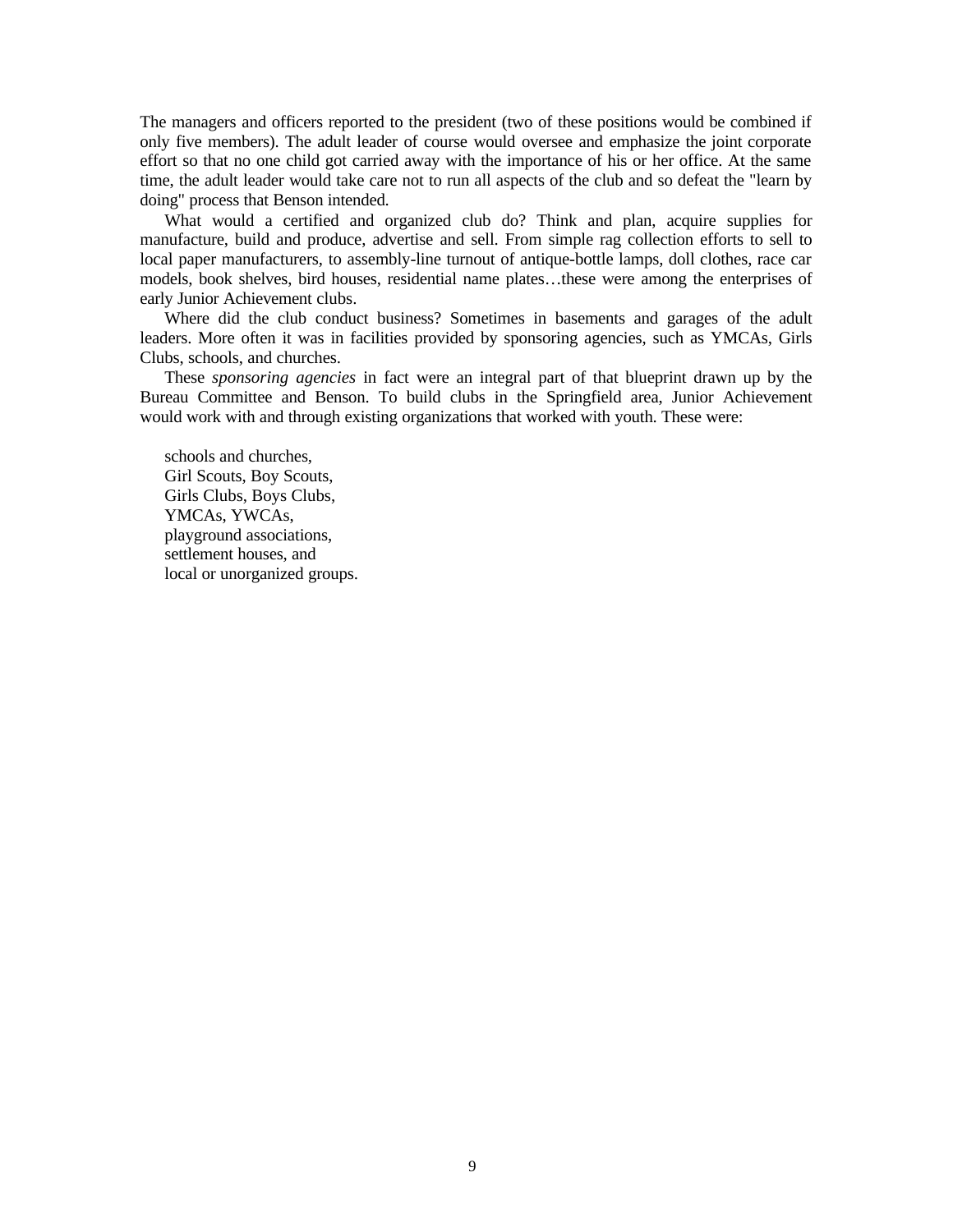Sponsorship involved providing a meeting place, enlisting an adult leader, and recruiting boys and girls for club membership. Implicit to this arrangement:

*the sponsoring agency would NOT provide funds for the program, nor were fees or dues collected from participating children.*

From the start, Junior Achievement was funded solely by contributions from corporations and individuals!

In return for sponsorship, Junior Achievement provided: instructional material for club organization and for carrying out the club's enterprise; records forms; training of club leaders; club certification; and periodic exhibits and contest meetings in which the local clubs could participate.

Benson and his staff assistant were the first Junior Achievement "salesmen" to the community. The secretary, of course, provided the important follow-up letters and telephone calls. The 22 committee members had already "sold" the program to area companies, as evidenced by their initial \$250,000 subscription. Now Benson and his staff were doing the leg work needed to implement the program. Some resistance was expected. But when directors of the various organizations examined the credentials of the men behind the program, the serious financial backing by area industrialists, the long-term commitment, and the fact that it required no negative cash flow from their already tight budgets, they were generally agreeable, often enthusiastic about it.

The New England Rotarians were among the first to provide full-scale community support and sponsorship. This backing was reported March 31, 1920, in the Springfield, Massachusetts paper, *Springfield Daily News.* Portions of the article appear below; the first paragraph was the lead paragraph of the article.

*The adoption of resolutions to have Rotary clubs of New England cooperate with the junior achievement bureau (sic) of the Eastern States industrial and agricultural league, and the pledging of sums of money to stimulate the boys' junior achievement work of the bureau, were events of the business meeting to-day (sic) of the conference of Rotary clubs of the 2d district which may go far in the future to solve the country's food problem…*

*The meeting to-day opened at 9 o'clock in the Auditorium with District Governor Charles W. Lovett of Lynn presiding. A contest and demonstration by boys in the junior achievement work preceded the passage of the resolutions pledging money to the cause.*

*The enthusiasm of the Rotarians in the work was evinced by the money prizes that various clubs presented to the boys. Such prizes had not been scheduled. An address by O.H. Benson on the purpose of the junior achievement bureau, (etc.), were features of the meeting.*

*In indorsing (sic) the achievement work as outlined by Mr. Benson, director of the junior achievement bureau of the Eastern States industrial and agricultural league, the resolution adopted calls for the appointment of a committee of seven to find ways and means for active co-operation of the Rotarians with other organizations behind the movement ...*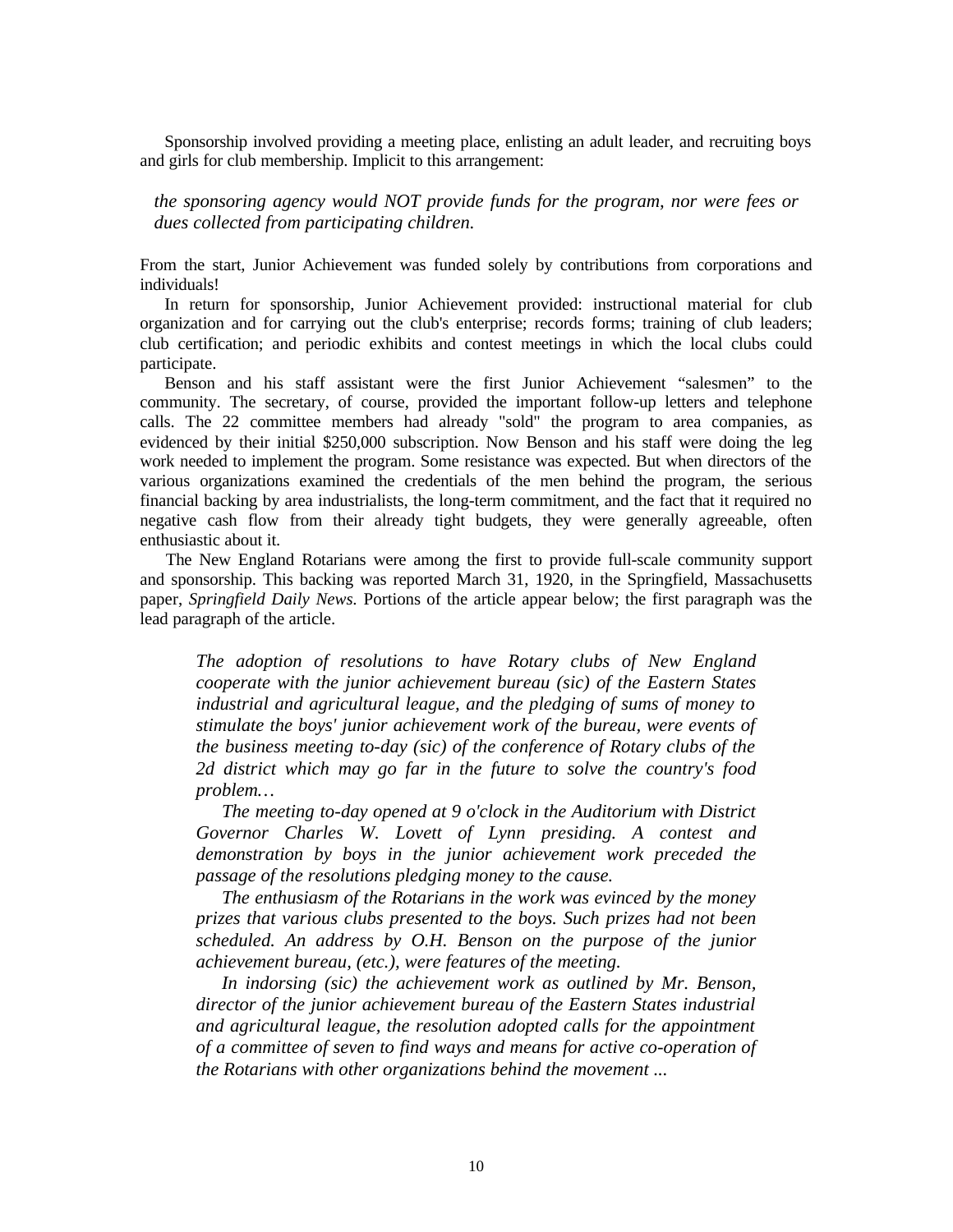The consensus was that Junior Achievement was right for the times.

Mr. Benson saw his position as National Director of Junior Achievement as a mission, not just another job. His past experience of building 4-H Clubs, motivating parents as a school superintendent, and interacting with business, agricultural, and political leaders in his previous government post gave him a knowledge base and unique qualifications for building this new organization that brought the business world to youth. He worked long hours with a high spirit, and motivated his staff to do as well.

Benson and staff, of course, could not go it alone. The 22 committee members were not without influence in their own communities. Yet these things took time, Benson and his associate were quite bogged down from the beginning since they marketed the program, trained the club leaders, followed up on club development while coordinating headquarters business such as writing and printing club manuals. The secretary was dealing with an increasing avalanche of correspondence, calls, and administrative functions. These constraints prevented the fullest possible growth of the organization in its first several years.

The Committee, however, was not slack in raising more financial backing. Thus, by the mid-1920s, Benson was able to: expand the national staff to 12 people, including two directors; hire a director of publicity; and establish several departments-Research & Development, Information & Statistics, and Field Department.

Horace Moses, now Chairman of the Junior Achievement Bureau, worked with an able, responsive Committee. He first steered members into a greater commitment. Moses also shaped the committee into a board of directors – he wanted the organization to be run like a business. Indeed, the board had a responsibility to its "stockholders," i.e., the companies and individuals who bad entrusted them with financial backing.

The close of 1924 – the end of the first five-year program – saw Junior Achievement operating on an expansive scale throughout New England. A brief, dated February 1925, reported Achiever membership at 4,859 in 26 centers in six states. The brief, "The Field of Junior Achievement Club Work" is reproduced in Appendix A.

The board of directors looked ahead to the next five years and envisioned national expansion. Their financial goal was ambitious: to raise \$1.5 million!

The drive was launched April 13, 1925, at a luncheon at the White House, hosted by none other than President and Mrs. Calvin Coolidge. Horace Moses, president of Strathmore Paper Co., was a man to put action behind his words; and so, before a group of 60 New England business leaders, he pledged \$100,000. Other pledges followed quickly, giving the drive a significant start. Eventually everyone moved on to a reception on the White House lawn to view a JA exhibit put on by "four members of the Work and Win Textile Achievement club of Holyoke, America's first junior textile club and the most productive organization of its kind now in existence…*" (Springfield News,* April 13, 1925).

The President's endorsement gave Junior Achievement national attention and new respect, besides bringing in new people and fresh sources of funds. As the President Coolidge put it, "Junior Achievement is a first class proposal – very much worthwhile."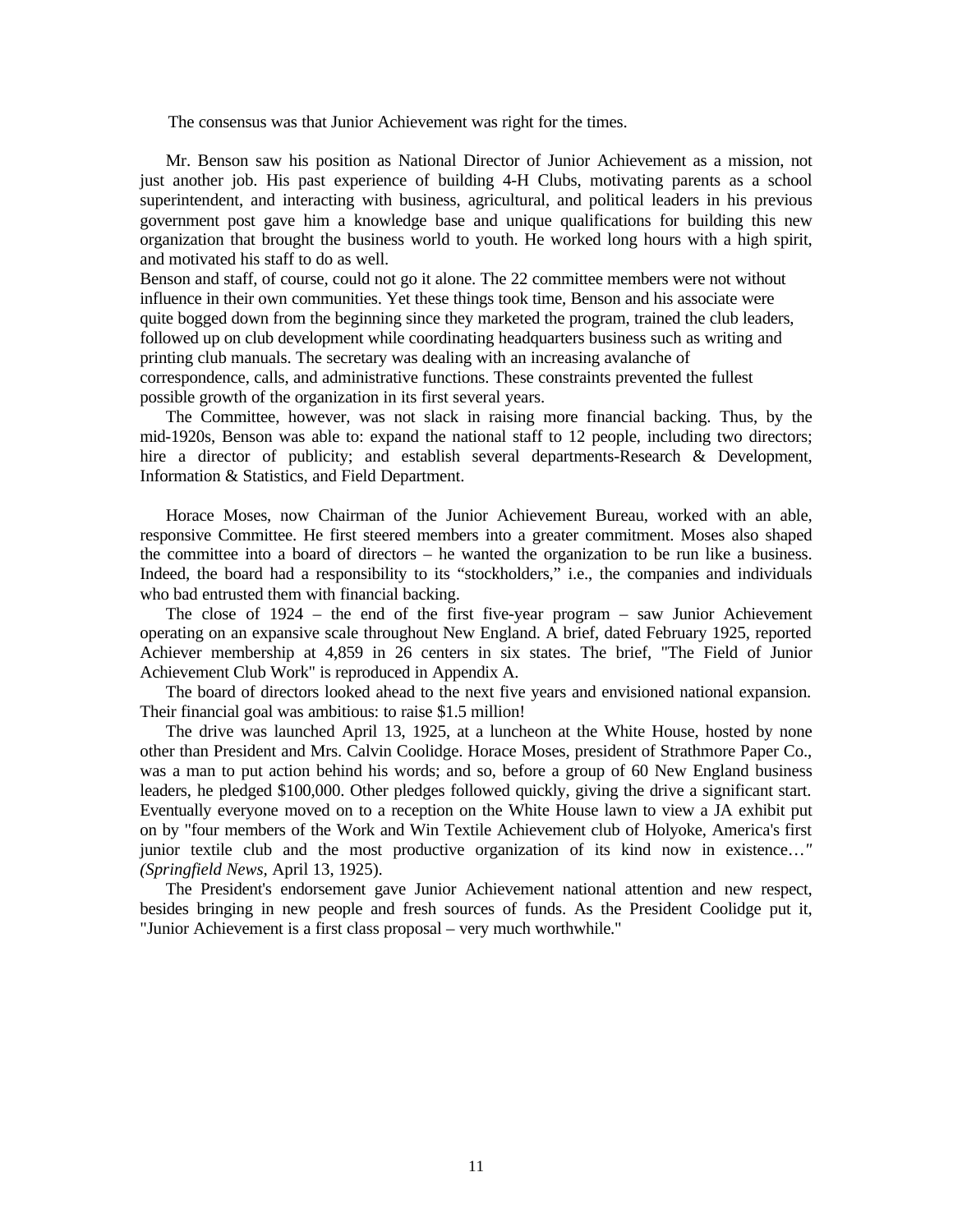

### **A Prosperous Decade**

Robert Goddard's first efforts at getting a rocket off the ground were a source of ridicule, almost comic, creating scenes that might have easily fit into Chaplin movies. Goddard was able to finance most of his early experiments and did not have to answer his critics. Without question, his eventual success proved crucial to rocketry and the space program.

The growing popularity of the low-priced automobile in the early 1900s made the screen headdress for women and driving goggles for men profitable items for garment or auto accessories manufacturers. But the introduction of affordable closed-top autos in the early 1920s marked the decline of demand for those accessories. Any company that did not shift to new products soon enough closed down. A collector's delight was often some manufacturer's demise.

Critical to the success of a new invention or new program are available resources and the dedication of the man or woman or persons behind it. Also, the *need* for that new product is critical to its success and longevity.

The adult leaders of communities and industries in southern New England saw that Junior Achievement met a need. They were sold on it. Quite a chunk of time and money was invested into launching the program in its first decade, the 1920s.

Ironically, the market for whom the program was intended was not "buying" – youth were not joining on any large scale. Mr. Moses and the Junior Achievement Board realized that the response of young people was not proportionate to the gargantuan effort behind the JA clubs. So the economy was rolling, companies were flush with cash, and corporate giving was on the rise…so what? If a very youthful market was shunning this "product," then Junior Achievement would die. If leaner times were ahead – as indeed they were – then corporate givers would examine the bottom line with a critical eye. Flat or declining enrollment *could* precipitate an exodus of contributors.

What the Junior Achievement Bureau was discovering was an ancient phenomenon that in the 1920s had no school of thought to explain it, only a vestigial body of knowledge to tell how to deal with it. It was that phenomenon of fey, unpredictable youth. Even with the sophisticated market survey tools of today, it is unlikely the Bureau could have accurately predicted the early results of JA clubs.

The board and their staff, however, were in this for the long run. Reassessment and adjustments were needed…soon! So the board, with Benson and staff, took on the challenge of adjusting the program to fit the needs of youth while maintaining the intent of the original blueprint. This responsiveness to their market was to become a trademark of Junior Achievement in coming decades.

The program was certainly enjoying certain success. By the late 1920s there were nearly 800 JA Clubs with some 9,000 Achievers in 13 cities in Massachusetts, New York, Rhode Island, and Connecticut. Headquarters offices had expanded. In Springfield, a Junior Achievement Training Institute bad been built – it was a facility for training staff and advisers and for local clubs. Horace Moses built Achievement Hall on the grounds of the Eastern States Exposition in Springfield where it stands today. This two-story brick building, nearly the length of a football field, housed exhibits during Exposition Week and provided facilities for year-round training of